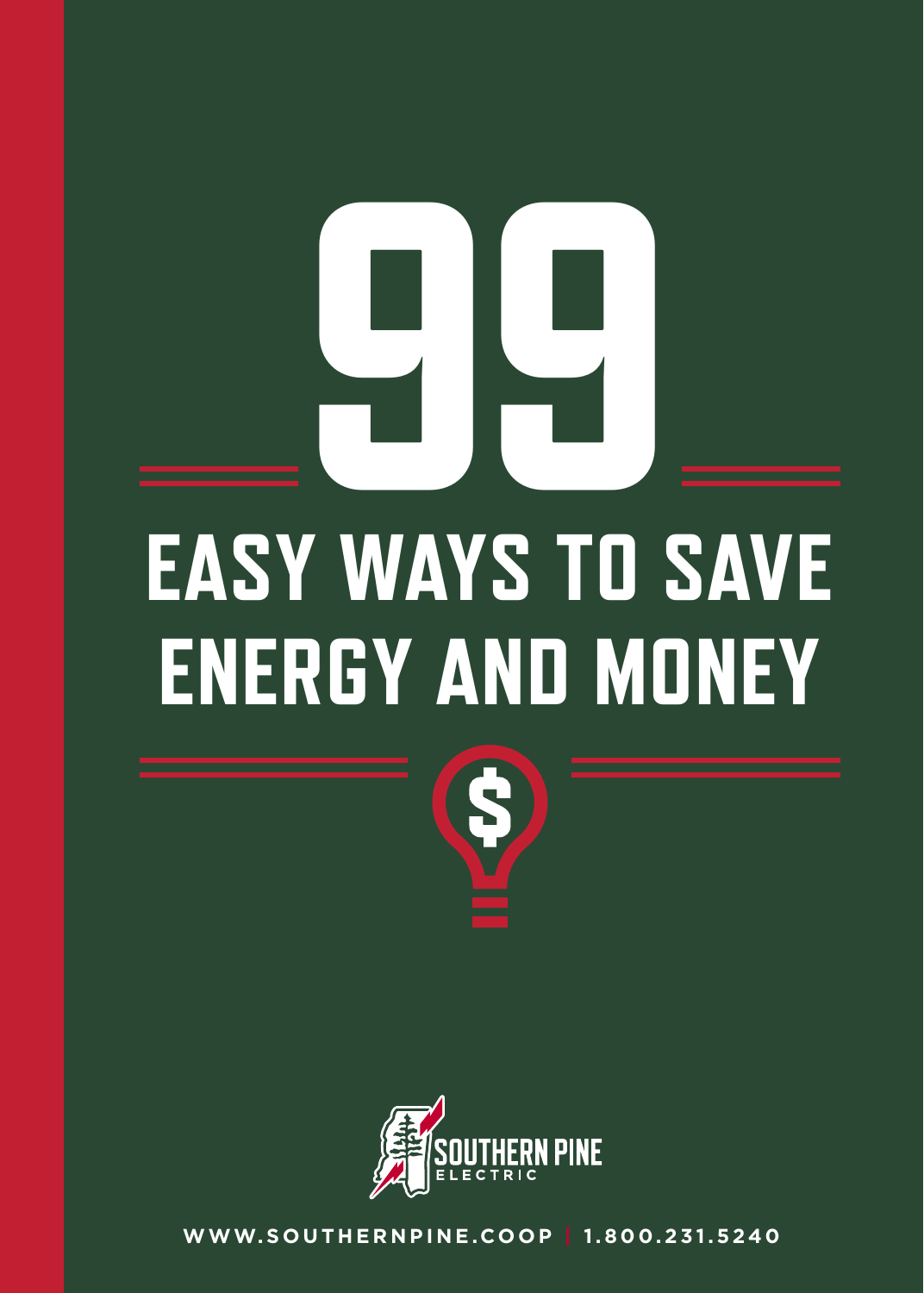

 $\sum_{i=1}^{n}$ 

 $-41$ 

 $1001$ 

 $\sqrt{a}$  in  $b$ 

 $\alpha$ 

**WWW.SOUTHERNPINE.COOP**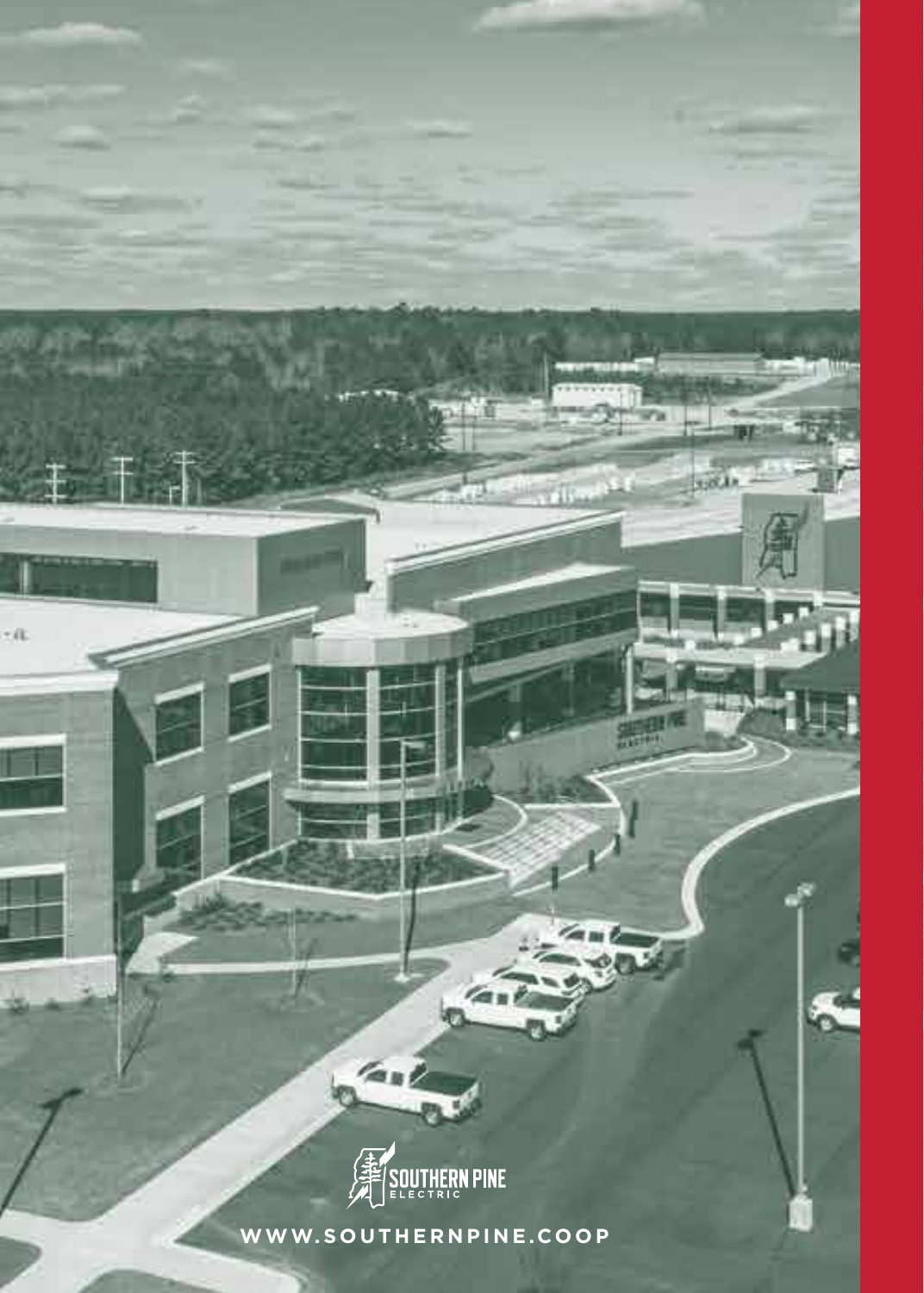### **WHERE DOES MY MONEY GO?**

#### **HEATING**



ANNUAL ENERGY BILL FOR A TYPICAL  $\left|\frac{\mathscr{R}}{\mathscr{R}}\right|$   $_{2}$  SINGLE FAMILY HOME IS <mark>\$2,060</mark>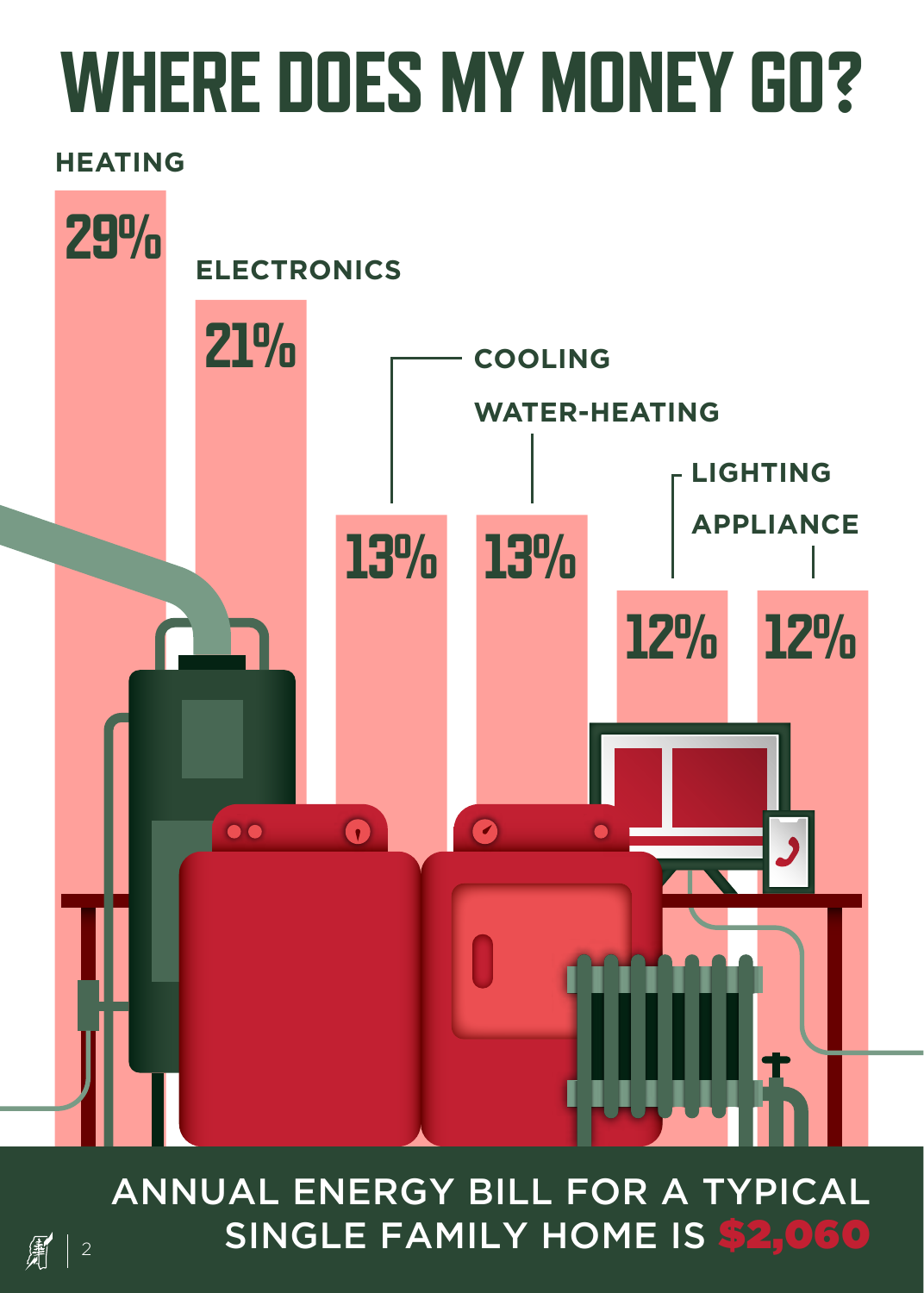### **TOP TEN**

#### **TEN TIPS THAT WILL SAVE YOU MONEY.**

- **1.** Replace any light bulb, especially ones that burn more than one hour per day, with a light-emitting diode (LED) bulb.
- **2.** Seal from the inside. Air sealing is an inexpensive way to lower energy costs and improve comfort. Seal gaps and holes in walls, floors, and ceilings with caulk or foam sealant. Look for cracks around windows and where wires and pipes pass through.
- **3.** Plug electronic devices such as cable boxes, printers and TVs into power strips to turn off during vacations or long periods without use. Smart power strips make it an easy task to save money.
- **4.** Change your central HVAC system filter when dirty according to the manufacturers recommendations. Dirty filters can impact your home comfort and increase your electricity bill. Make sure to change out every 30 days.
- **5.** A one degree increase in heating setpoint or reduction in cooling setpoint can increase energy use by 3-5%.
- **1** devices such as cable boxes, printers and TVs into power strips to<br>vacations or long periods without use. Smart power strips make it<br>save money.<br>tental HVAC system filter when dirty according to the manufacturers<br>ons. **6.** Have your duct work checked for leaks. Leaks at the return, air handler and supply can be a major contributor to high bills. Mobile homes should be checked at the grill, cross over duct and down flow air handler, for leaks.
- **7.** Set both the upper and lower water heater thermostats no higher than 125F.
- **8.** An electric space heater can cost more than \$100 per month to operate. Minimize their use, except for limited or temporary spot heating. Turn space heaters o when leaving the room.
- **9.** Ensure refrigerator door seals are tight. Eliminate unnecessary refrigerators.
- **10.** Close shades and drapes during the day to help keep your home cooler in the summer and warmer in the winter.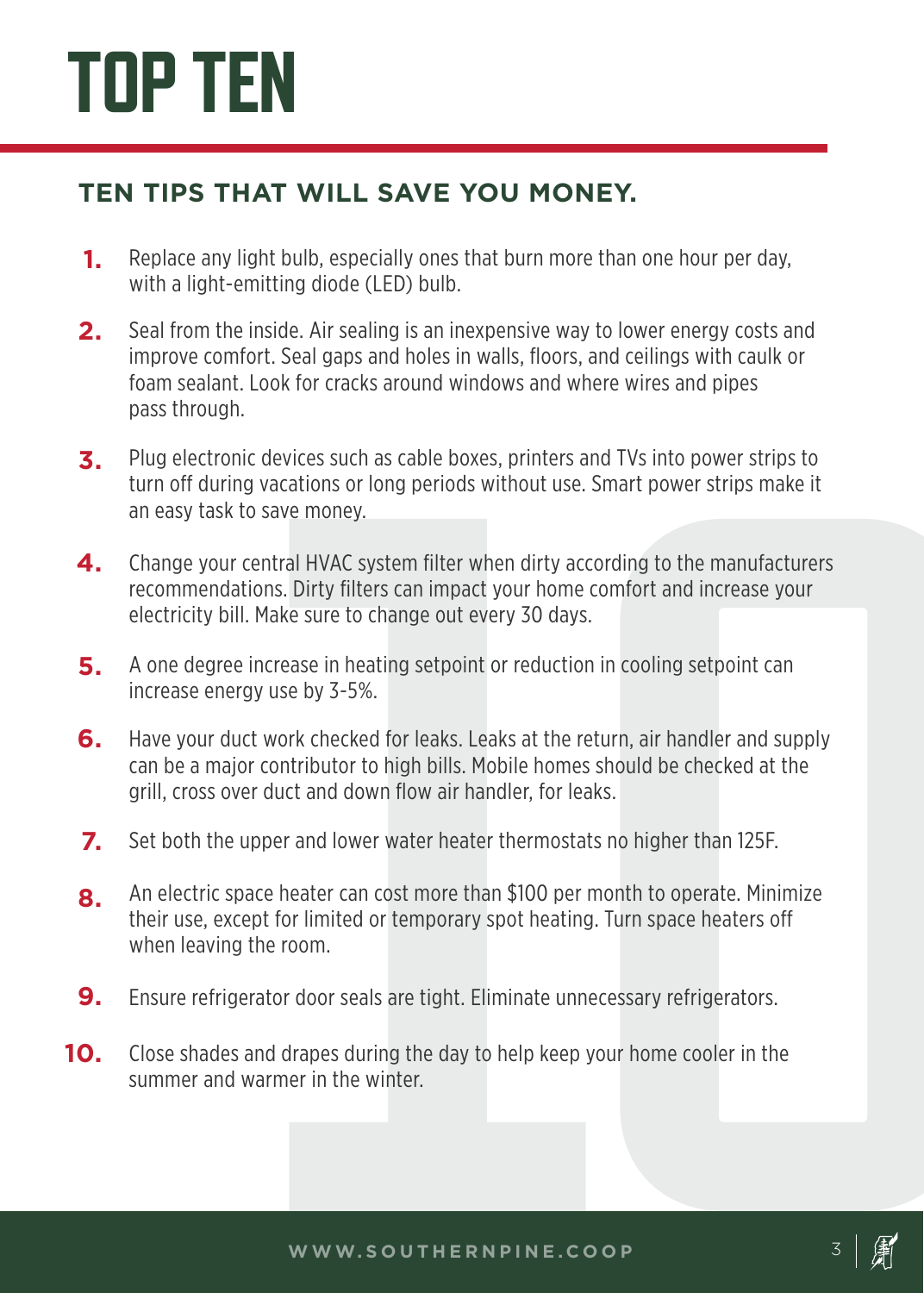### **LIGHTING**

#### **TRADITIONAL LIGHTING CAN AMOUNT TO 12% OF YOUR MONTHLY ENERGY USE. ENERGY SAVING LIGHT BULBS CAN CUT LIGHTING COSTS BY 75%.**

- **11.** Replace outdoor lighting with its equivalant outdoor-rated LED bulb. LED's work well in cold weather.
- **12.** Use outdoor security lights with a photocell and/or a motion sensor.
- **13.** Turn off unnecessary lighting.

**A LUMEN IS A UNIT USED FOR THE MEASUREMENT OF VISIBLE LIGHT. A TRADITIONAL 60 WATT LIGHT BULB PRODUCES 800 LUMENS. SEE THE CHART BELOW TO SEE HOW MANY WATTS OTHER BULBS USE TO PRODUCE THE SAME AMOUNT OF LIGHT.**

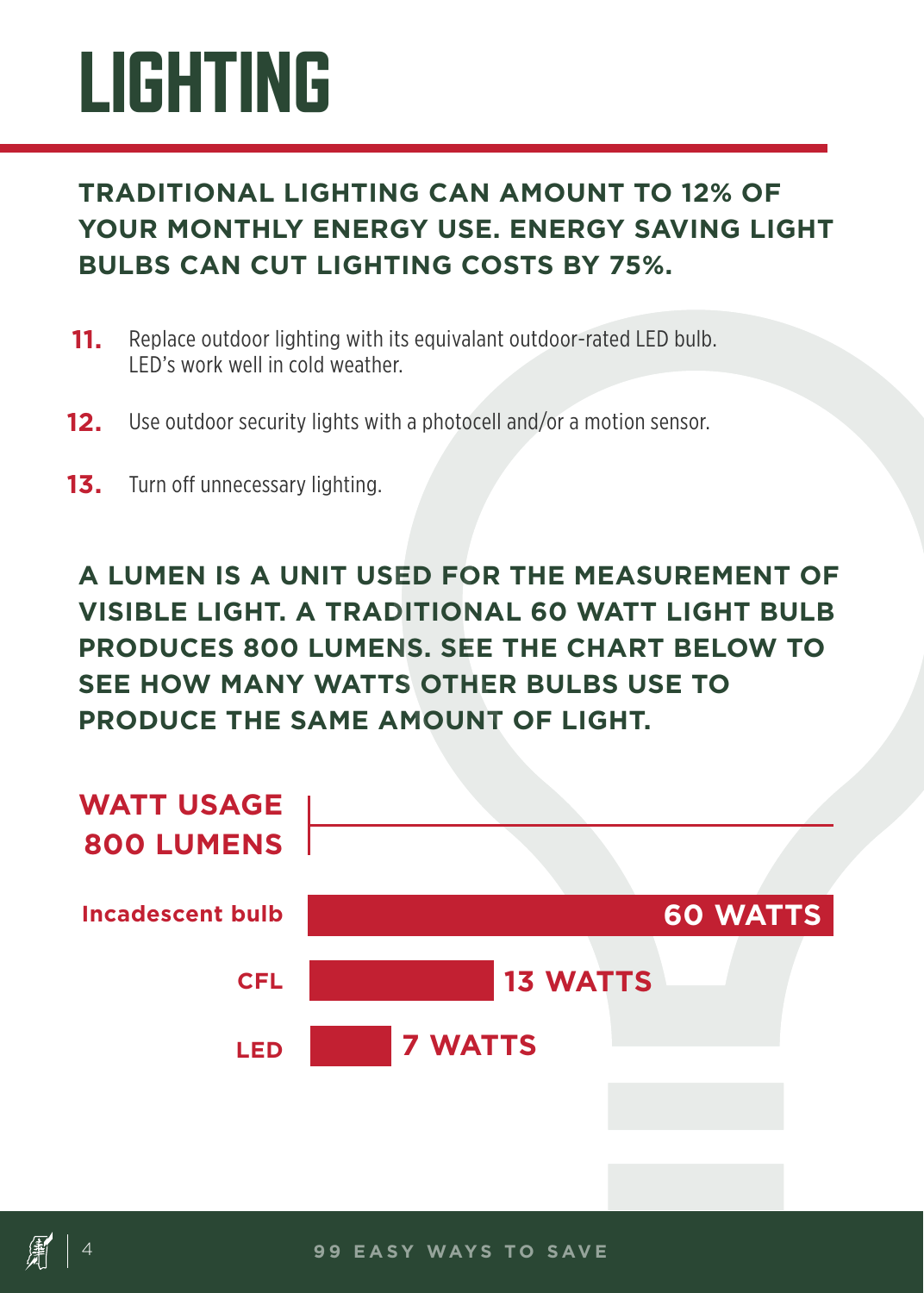### **PLUG LOADS**

#### **OTHER PLUG LOADS AROUND THE HOME CAN ADD UP TO BE 8-10% OF MONTHLY ENERGY USE.**

- **14.** Turn computers and monitors off when not in use.
- **15.** When buying a new computer, consider buying a laptop. It uses less energy than a comparable desktop.
- **16.** Turn large-screen TVs off completely when not in use.
- **17.** Check for energy saving settings on flat-panel TVs like automatic brightness control and a power saving sleep mode.
- **18.** Request an ENERGY STAR® set-top box from cable or satellite provider.
- **19.** Turn off stereos and radios when not in use.
- **20.** Enable auto power down feature on gaming consoles.
- **21.** If you don't unplug them, use energy-saving modes or automatic sleep function on electronics.
- **22.** Remeber to turn off hair curling irons and hot rollers.
- **23.** Make sure electric blankets are turned off in the morning.
- **24.** Ensure all new appliances, electronics and lights are ENERGY STAR® labeled.
- **25.** Turn off pool pumps and heaters when not needed. Run pool pumps with a timer for only 12 hours a day when needed.
- **26.** Verify livestock water tank heaters are off when not needed.
- **27.** Unplug battery chargers when not needed.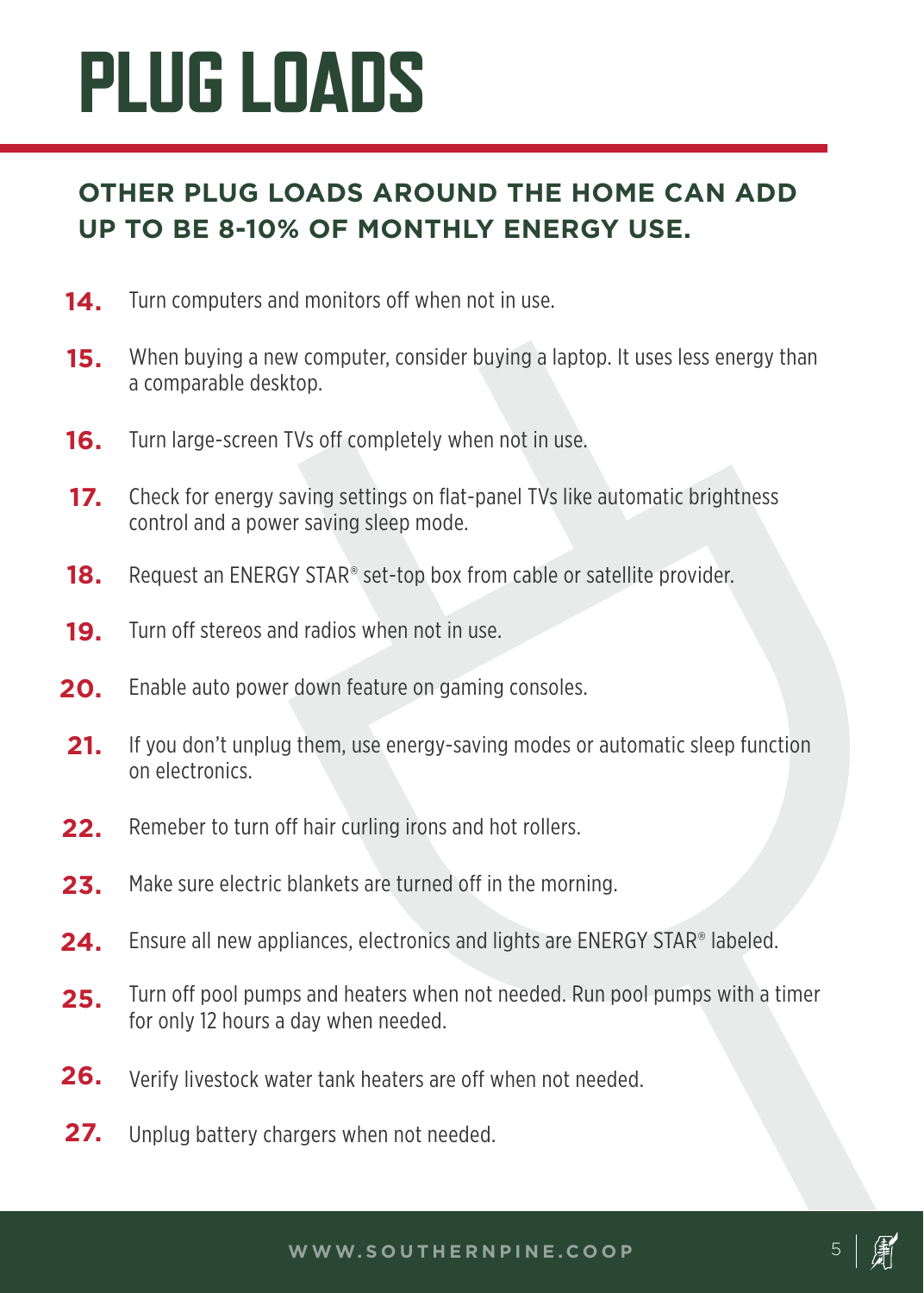#### **SO TAKE YOUR PICK, AND SAVE YOUR MONEY.**

EVERYTHING YOU DO - FROM FLIPPING A SWITCH TO UPGRADING YOUR LIGHTING - CAN ADD UP TO BIG SAVINGS FOR YOU AND YOUR FAMILY.



**DO A LITTLE.**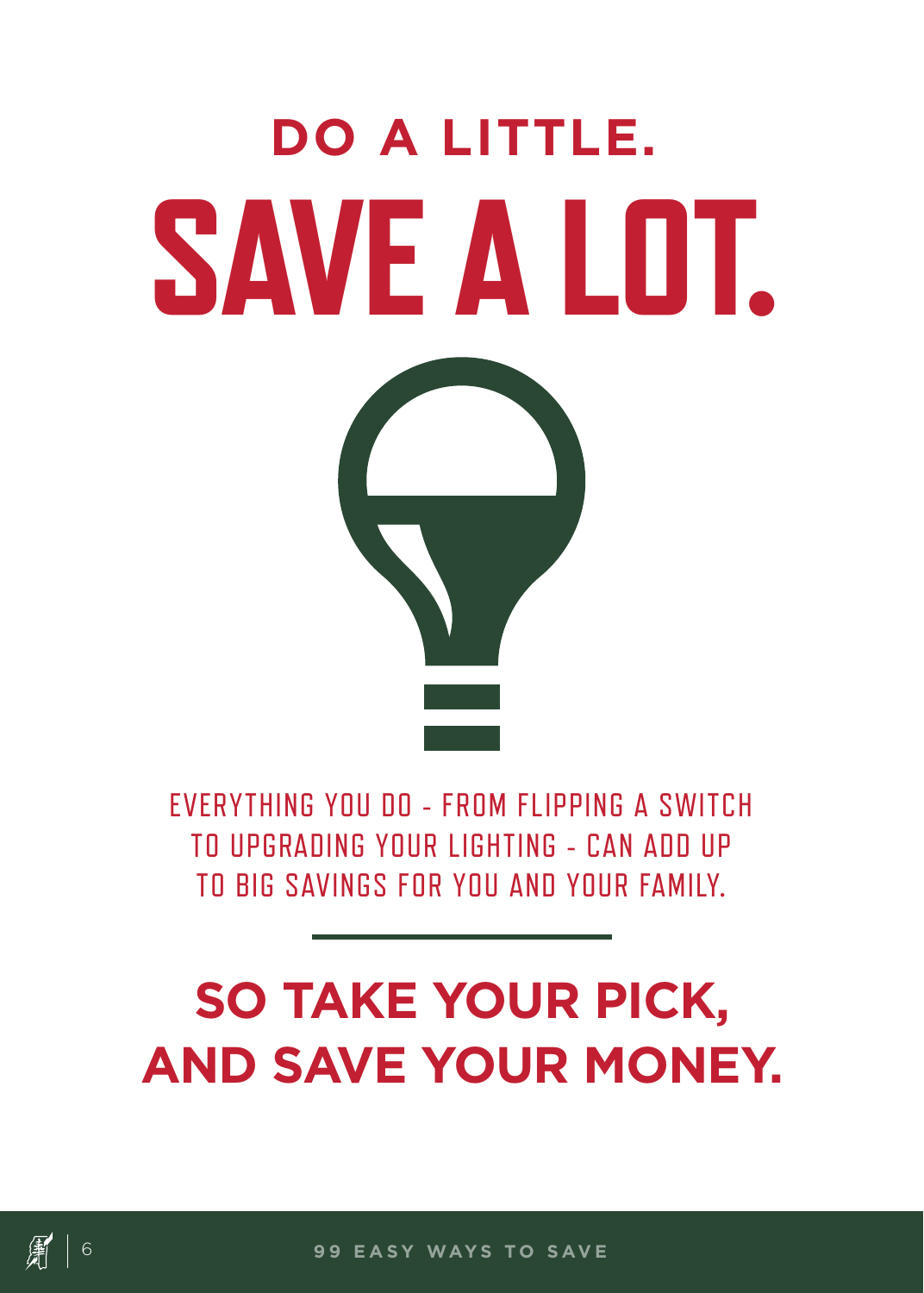### **KITCHEN**

#### **KITCHEN APPLIANCE USE & REFRIGERATION CAN AMOUNT TO 15-20% OF YOUR MONTHLY ENERGY USE.**

- **28.** Turn off coffee makers when not in use.
- **29.** Switch your refrigerator's power-saver to "ON," if available.
- **30.** Clean refrigerator coils annually.
- **31.** Regularly defrost refrigerator or freezer to avoid ice buildup.
- **32.** Set the refrigerator temp. to 34°-37°F and freezer temp. to 0°-5°F.
- **33.** Unplug unused refrigerators or freezers. Recycle them if you don't use them.
- **34.** Use microwave for cooking when possible.
- **35.** When cooking on the stove range, use pot lids to help food cook faster.
- **36.** If you are heating water on the stove, use hot tap water instead of cold.
- **37.** Remember to use the kitchen exhaust fan when cooking. Turn it off after.
- **38.** Use a slow-cooker instead of simmering foods on the stove.
- **39.** If rinsing dirty dishes before putting them in the dishwasher, use cold water.
- **40.** Use cold water for garbage disposal.
- **41.** Only run dishwasher when fully loaded.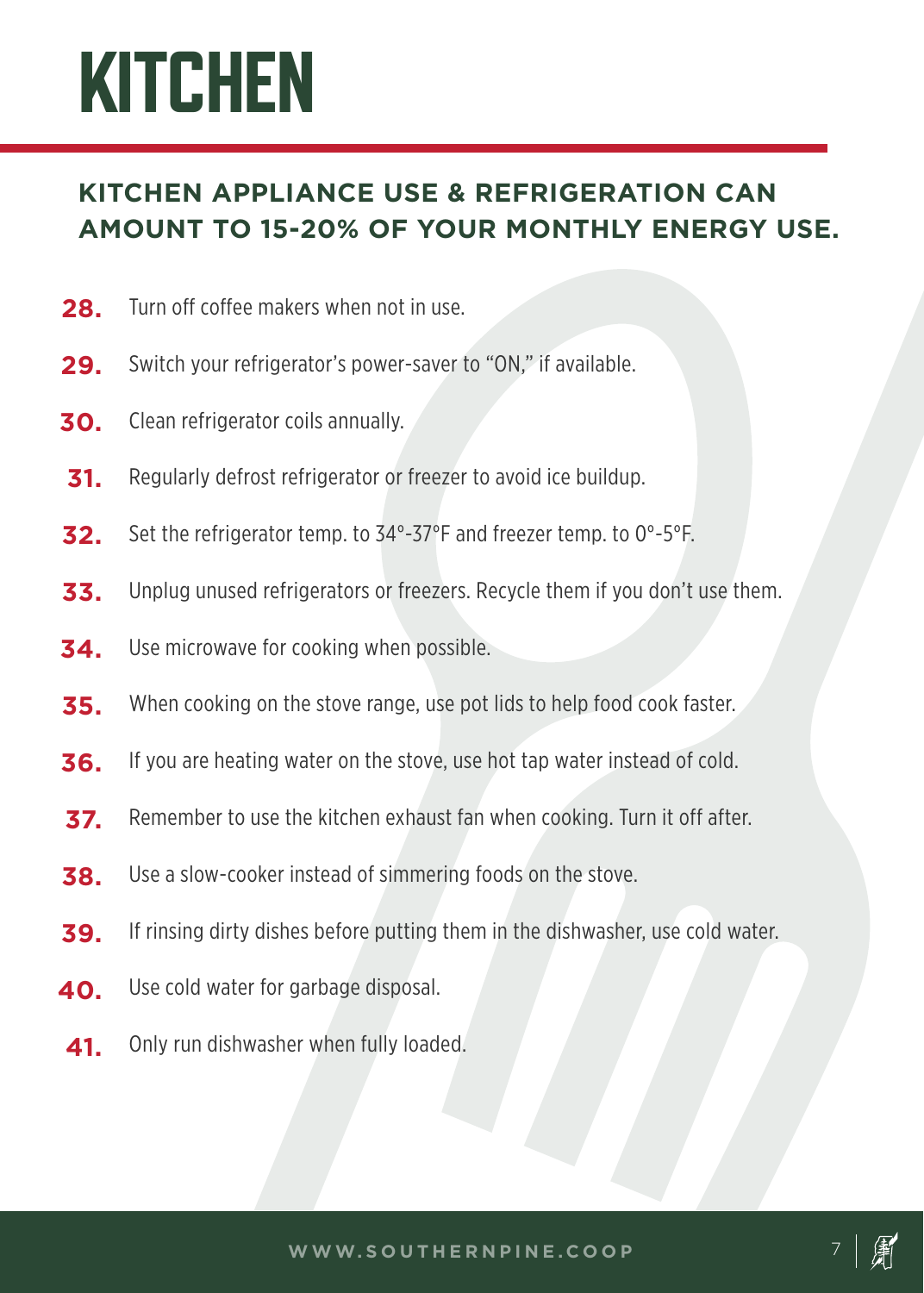### **WATER HEATING**

#### **WATER HEATING CAN AMOUNT TO 12% OF YOUR MONTHLY ENERGY USE.**

- **42.** Install water heater wrap, also known as water heater blanket, per manufacturer's instructions.
- **43.** Drain 1-2 gallons from bottom of water heater each year to reduce sediment build-up.
- **44.** Install heat traps on hot and cold water lines when it's time to replace your water heater.
- **45.** Insulate exposed water lines.
- **46.** Limit shower length to 5-7 minutes.
- **47.** Install water saving shower heads.
- **48.** Repair dripping faucets.
- **49.** Don't let water run while you are shaving or brushing your teeth.
- **50.** For households with 1 or 2 members, a 115°F setting may work fine on water heaters.

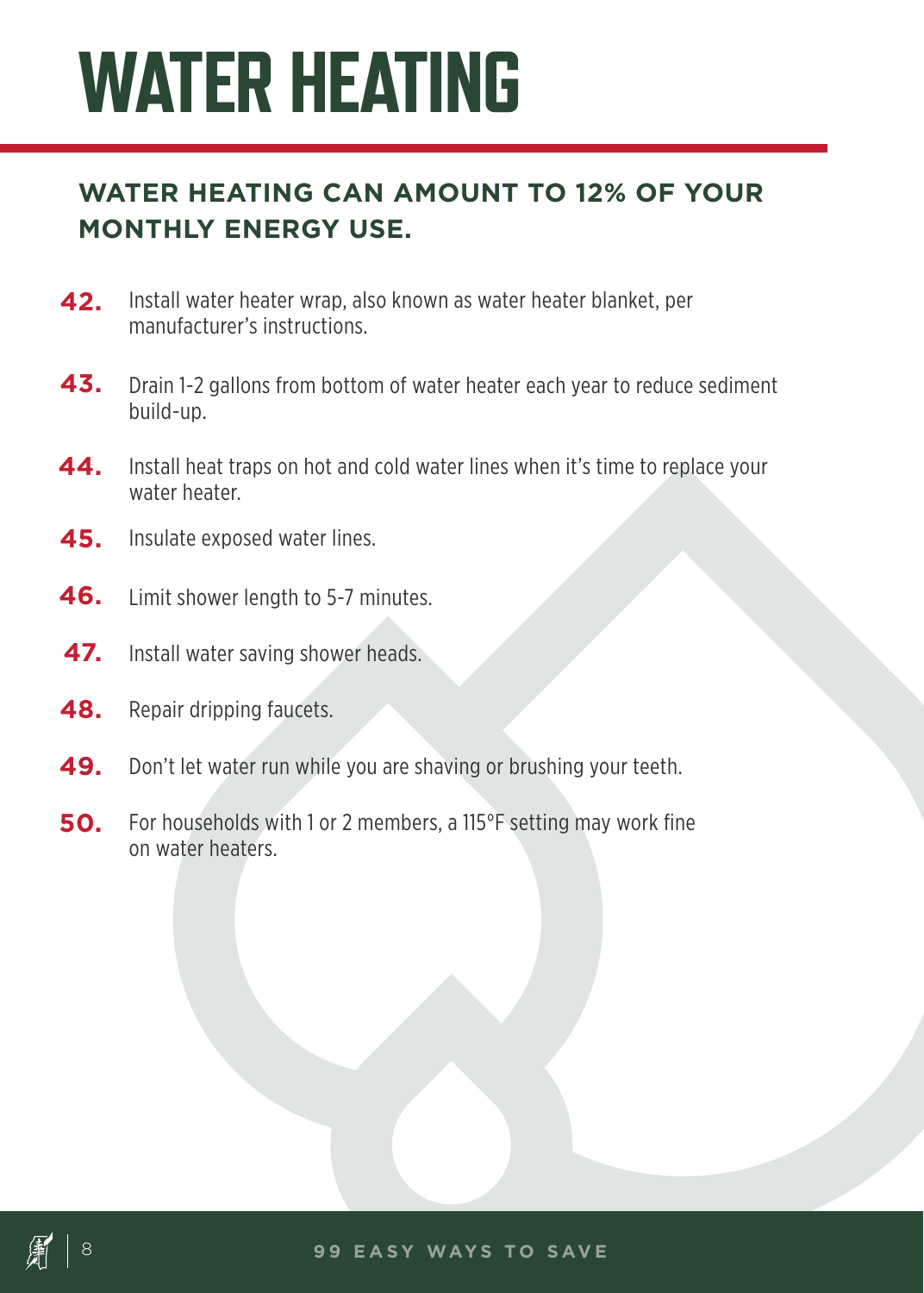### **LAUNDRY**

#### **WASHERS & DRYERS CAN AMOUNT TO 5-9% OF YOUR MONTHLY ENERGY USE.**

- **51.** Wash clothes in cold water. Use hot water only for very dirty loads.
- **52.** Only do full laundry loads.
- **53.** If you must do smaller loads, adjust the water level in the washing machine to match the load size, especially when using hot water.
- **54.**  Always use cold-water rinse.
- **55.** Clean your dryer's lint trap before each load.
- **56.** Make sure the dryer's outdoor exhaust door is not blocked or clogged.
- **57.** Verify dryer vent hose is tightly connected to inside wall fitting.
- **58.** Check that the dryer vent hose is tightly connected to dryer.
- **59.** Minimize clothes drying time; use an auto moisture sensor on dryer if available.
- **60.** Dry consecutive loads to harvest heat remaining in dryer from last load.
- **61.** In hot weather, avoid running the dryer during the heat of the day.
- **62.** Consider using a "solar-powered" clothes dryer: an old fashioned clothes line.
- **63.** Use bath towels at least twice before washing them.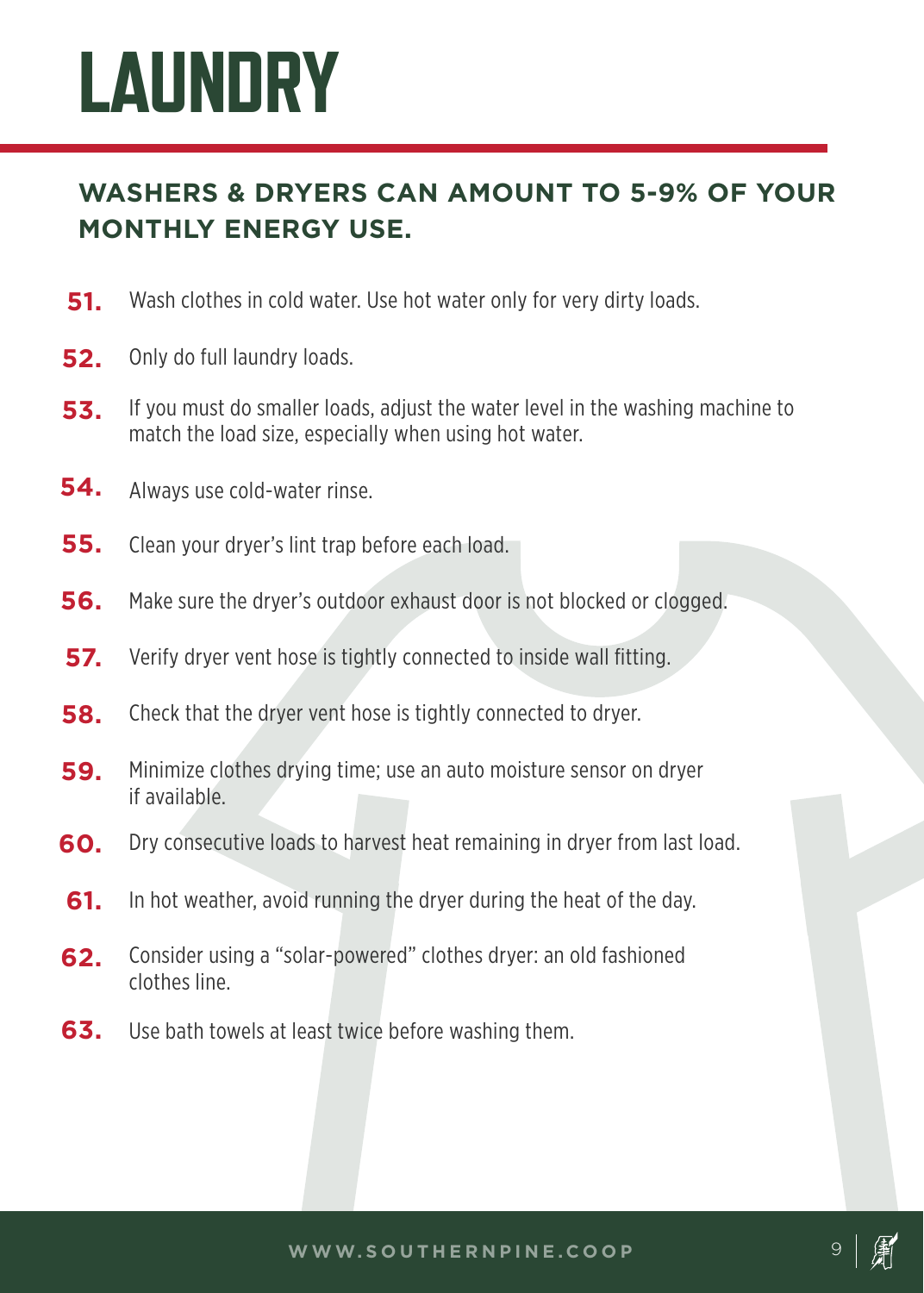## **BRINGING THE POWER**

Лŀ



**图** 10 99 EASY WAYS TO SAVE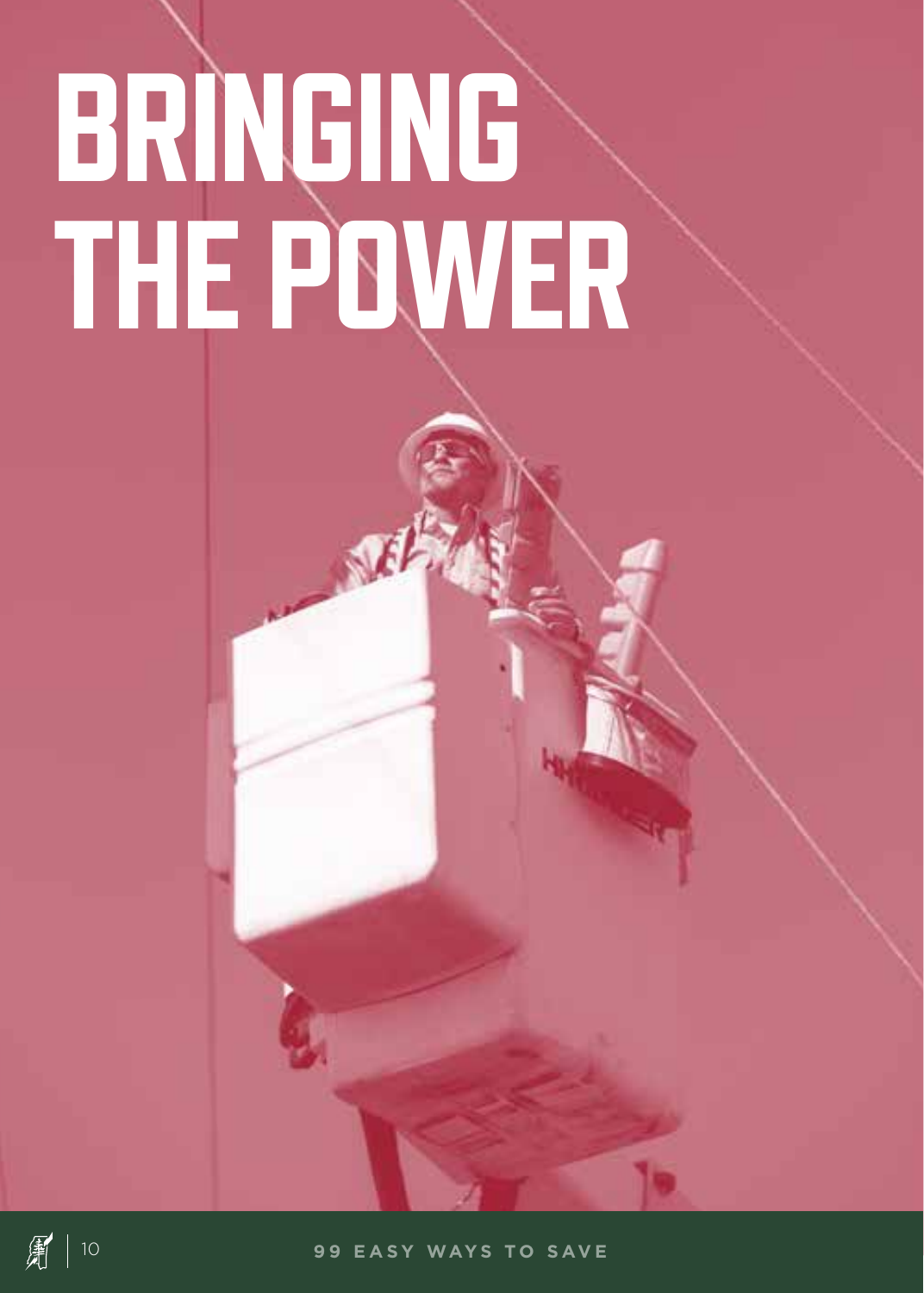### **HEATING / AC**

#### **HEATING & AIR CONDITIONING ARE USUALLY THE LARGEST LOADS IN A HOME AND RESPONSIBLE FOR 40-50% OF YOUR MONTHLY ENERGY COSTS.**

- **64.** Set thermostats to 78°F in summer and 68°F in winter.
- **65.** Install a programmable thermostat to save even more.
- **66.** Run ceiling paddle fans on medium, blowing down in summer and paddle fans on low, blowing up in winter.
- **67.** Turn off ceiling fans when leaving the room. Fans cool people, not rooms.
- **68.** When installing new air filters, make sure they are facing in the correct direction (look for arrow on side of filter.)
- **69.** When heating or cooling, keep windows closed.
- **70.** Insulate electric wall outlets and wall switches with foam pads.
- **71.** Caulk along baseboards with a clear sealant.
- **72.** Caulk around plumbing penetrations that come through walls beneath bathroom and kitchen sinks.
- **73.** Caulk electrical wire penetrations at the top of the interior walls in the attic.
- **74.** Close shades and drapes at night to keep heat in during the winter.
- **75.** Make sure drapes and shades are open during the day to catch free solar heat in the winter.
- **76.** Ensure attic access door closes tightly and is insulated.
- **77.** Make sure insulation in your attic does not block off vents.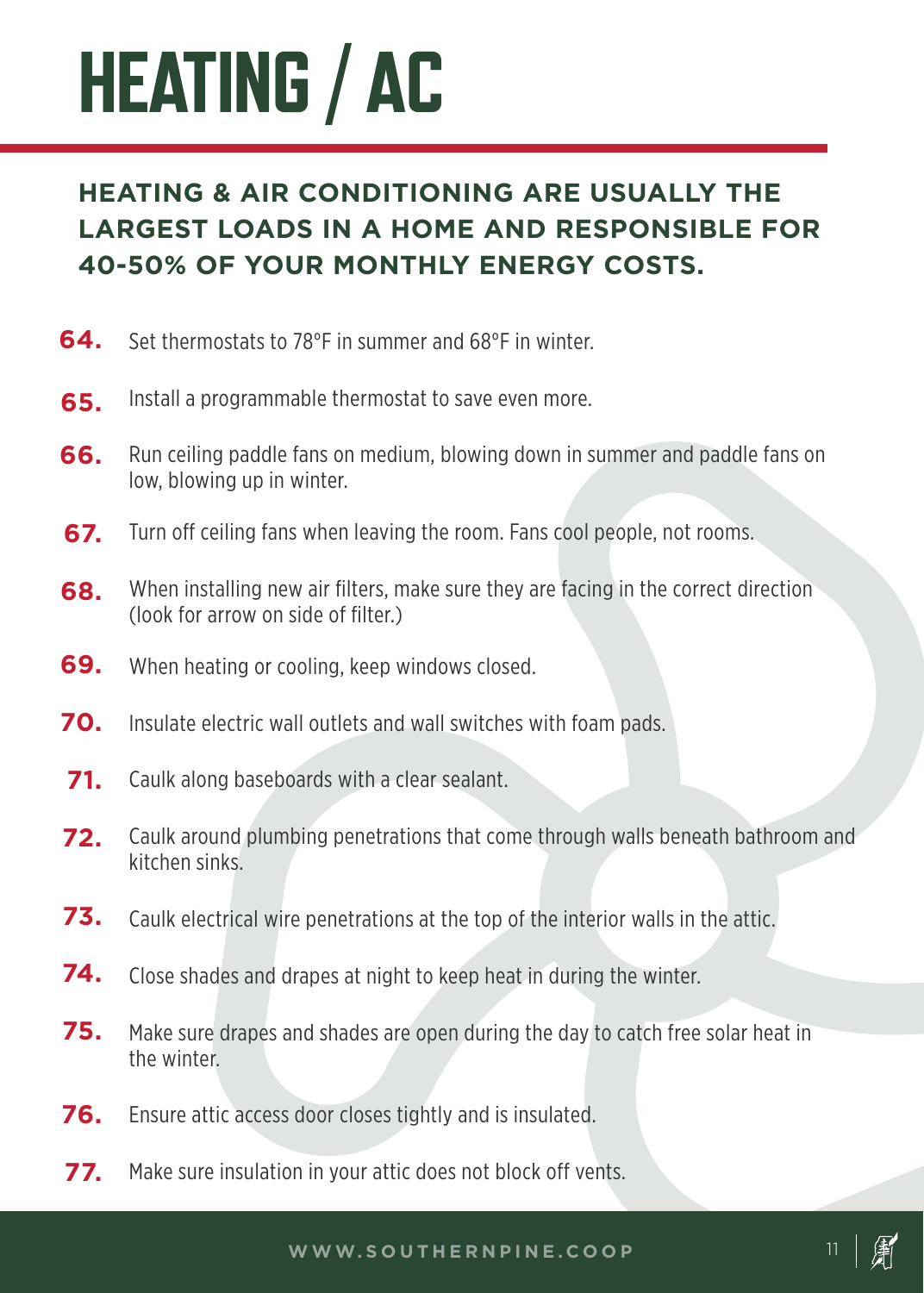### **HEATING / AC**

- **78.** Do not close off unused rooms that are conditioned by forced-air systems.
- **79.** Do not close supply air registers.
- **80.** Check to be sure return air grilles are not blocked by furniture or bookcases.
- **81.** Ensure windows and doors are properly weather-stripped & use door sweeps.
- **82.** Make sure outside soffit vents are not blocked.
- **83.** Do not use roof-top power ventilators for attic exhaust as they may draw conditioned air from your home.
- **84.** Have your HVAC system serviced once per year by a NATE-certified tech.
- **85.** Monitor your home's relative humidity in the summer. If it consistently stays in the 60% range or higher, ask your HVAC technician about lowering your central air conditioning unit's indoor fan speed.
- **86.** Ensure window A/C units are weather-stripped. Remove the unit in the winter and close and lock the window.
- **87.** Remove and clean window A/C filter monthly.
- **88.** Keep "fresh-air" vents on window A/C units closed.
- **89.** Use heavy-duty, clear sheets of plastic sealed tightly on the inside of windows to reduce the amount of cold air entering your home.
- **90.** Minimize use of electric space heaters, except for limited or temporary spot heating. Turn space heaters off when leaving.
- **91.** Ensure your outdoor heat pump/air conditioning unit is kept clean and free of debris.

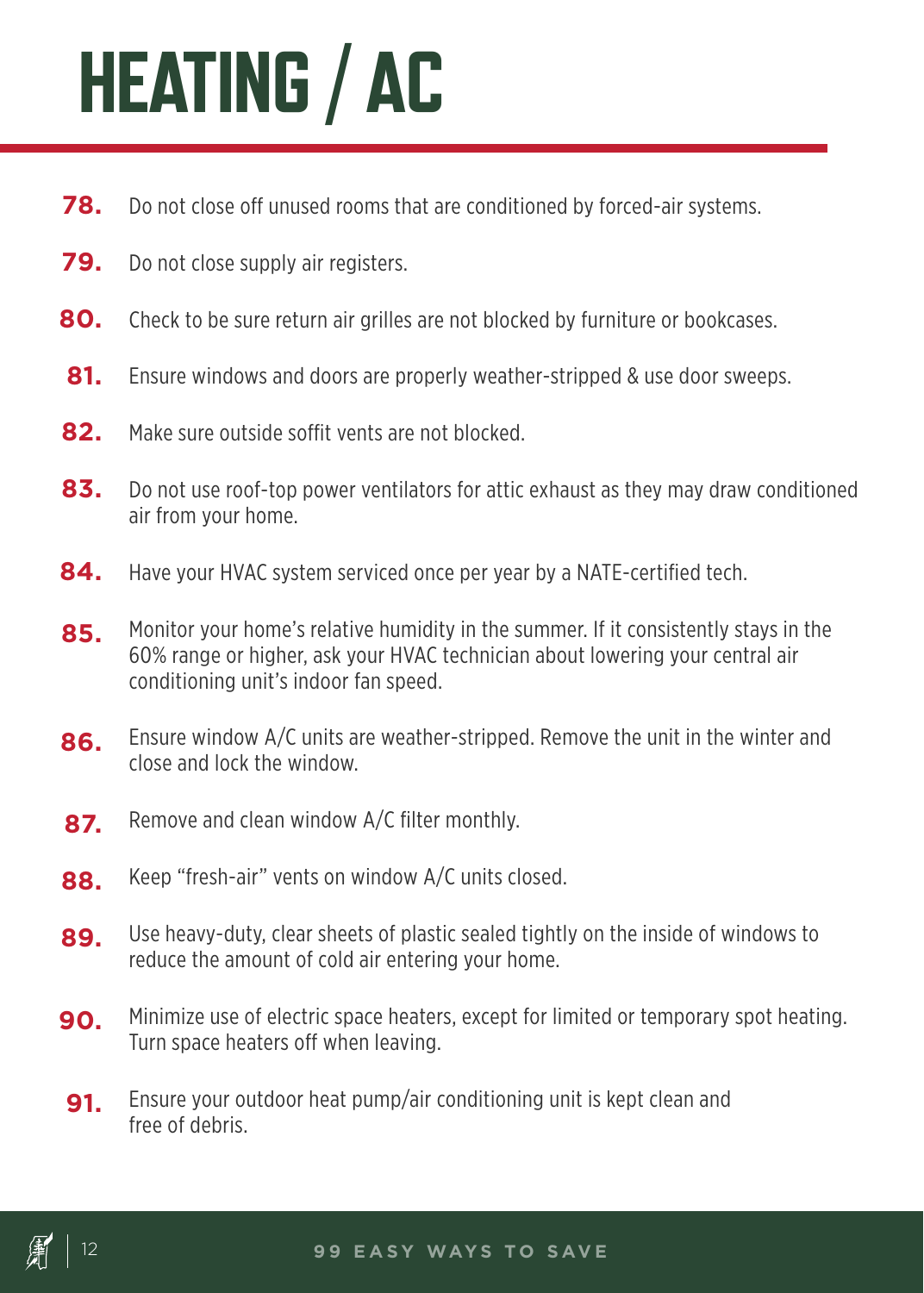### **HEATING / AC**

- **92.** When using the fireplace, turn down your heating system thermostat.
- **93.**  When using the fireplace open the outside air vent in the fireplace (if provided) or open the nearest window slightly.
- **94.** Keep fireplace dampers closed unless a fire is burning.
- **95.** Ensure floor registers are not blocked with rugs, drapes or furniture.
- **96.** Caulk around storm windows and basement windows.
- **97.** Verify your ducts are tightly connected to your HVAC equipment. Well sealed and insulated ducts can save up to 10% on your energy bill.
- **98.** Turn off bathroom and kitchen exhaust fans 15 minutes after use, or install 15 minute timers on bathroom ventilator fans.
- **99.** Plant trees and shrubs to provide shade on the east, south and west sides of your home. Evergreen trees and shrubs can provide a windbreak on the north side.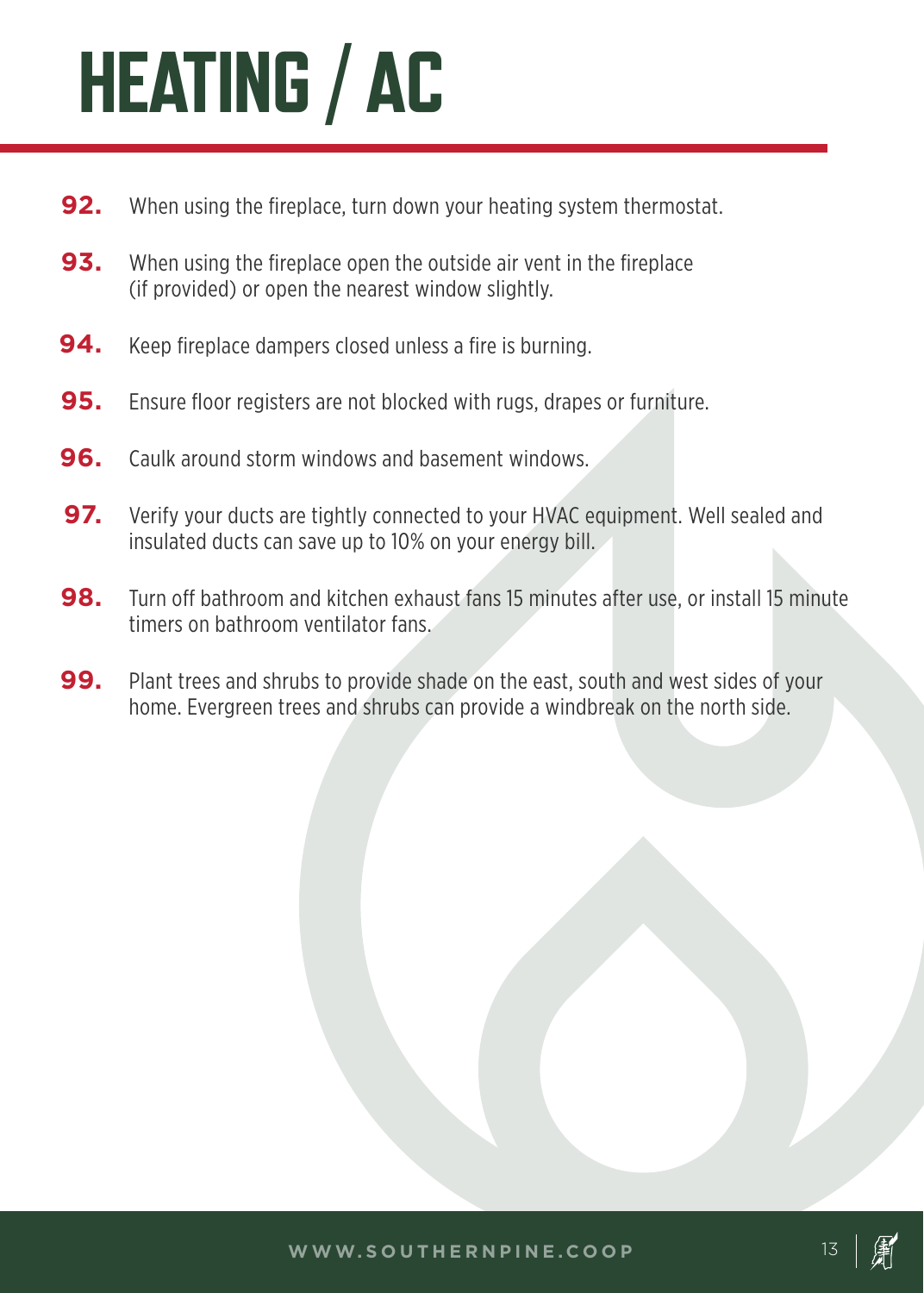### **NOTES**

**FOR MORE INFORMATION ON WAYS TO SAVE ON ENERGY COST & TO LEARN MORE ABOUT US, VISIT:**

#### **WWW.SOUTHERNPINE.COOP**



**图** | 14 | 99 EASY WAYS TO SAVE